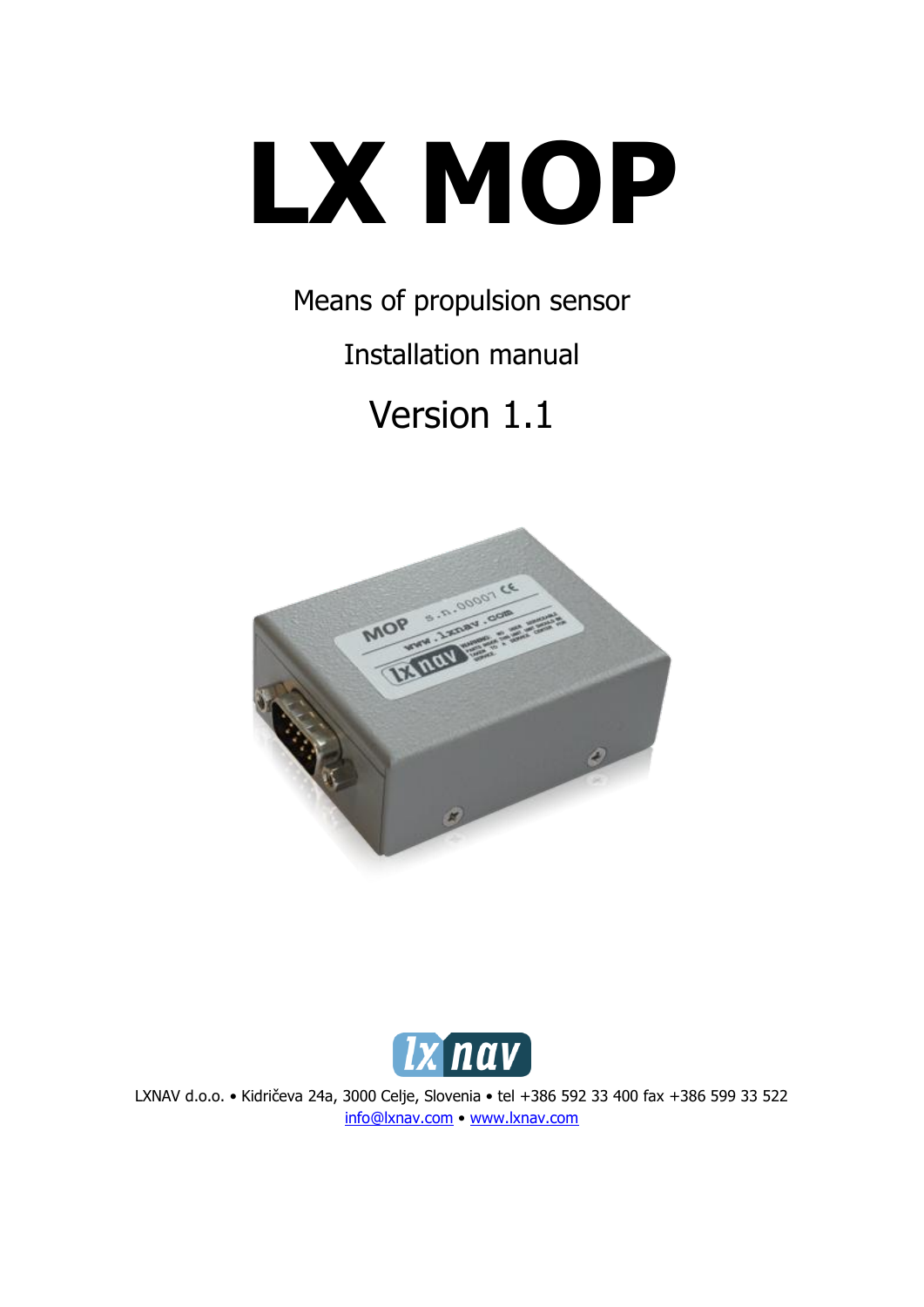### **1. Important Notices**

The LXNAV system is designed for VFR use only as an aid to prudent navigation. All information is presented for reference only. Terrain, airports and airspace data are provided only as an aid to situation awareness.

Information in this document is subject to change without notice. LXNAV reserves the right to change or improve their products and to make changes in the content of this material without obligation to notify any person or organisation of such changes or improvements.



A Yellow triangle is shown for parts of the manual which should be read very carefully and are important for operating the system.



Notes with a red triangle describe procedures which are critical and may result in loss of data or any other critical situation.



A bulb icon is shown when a useful hint is provided to the reader.

#### **1. Limited Warranty**

This LXNAV product is warranted to be free from defects in materials or workmanship for two years from the date of purchase. Within this period, LXNAV will, at its sole discretion, repair or replace any components that fail in normal use. Such repairs or replacement will be made at no charge to the customer for parts and labour, provided that the customer shall be responsible for any transportation cost. This warranty does not cover failures due to abuse, misuse, accident, or unauthorised alterations or repairs.

THE WARRANTIES AND REMEDIES CONTAINED HEREIN ARE EXCLUSIVE AND IN LIEU OF ALL OTHER WARRANTIES EXPRESSED OR IMPLIED OR STATUTORY, INCLUDING ANY LIABILITY ARISING UNDER ANY WARRANTY OF MERCHANTABILITY OR FITNESS FOR A PARTICULAR PURPOSE, STATUTORY OR OTHERWISE. THIS WARRANTY GIVES YOU SPECIFIC LEGAL RIGHTS, WHICH MAY VARY FROM STATE TO STATE.

IN NO EVENT SHALL LXNAV BE LIABLE FOR ANY INCIDENTAL, SPECIAL, INDIRECT OR CONSEQUENTIAL DAMAGES, WHETHER RESULTING FROM THE USE, MISUSE, OR INABILITY TO USE THIS PRODUCT OR FROM DEFECTS IN THE PRODUCT. Some states do not allow the exclusion of incidental or consequential damages, so the above limitations may not apply to you. LXNAV retains the exclusive right to repair or replace the unit or software, or to offer a full refund of the purchase price, at its sole discretion. SUCH REMEDY SHALL BE YOUR SOLE AND EXCLUSIVE REMEDY FOR ANY BREACH OF WARRANTY.

To obtain warranty service, contact your local LXNAV dealer or contact LXNAV directly.

May 2016 **Example 2016** C 2016 LXNAV. All rights reserved.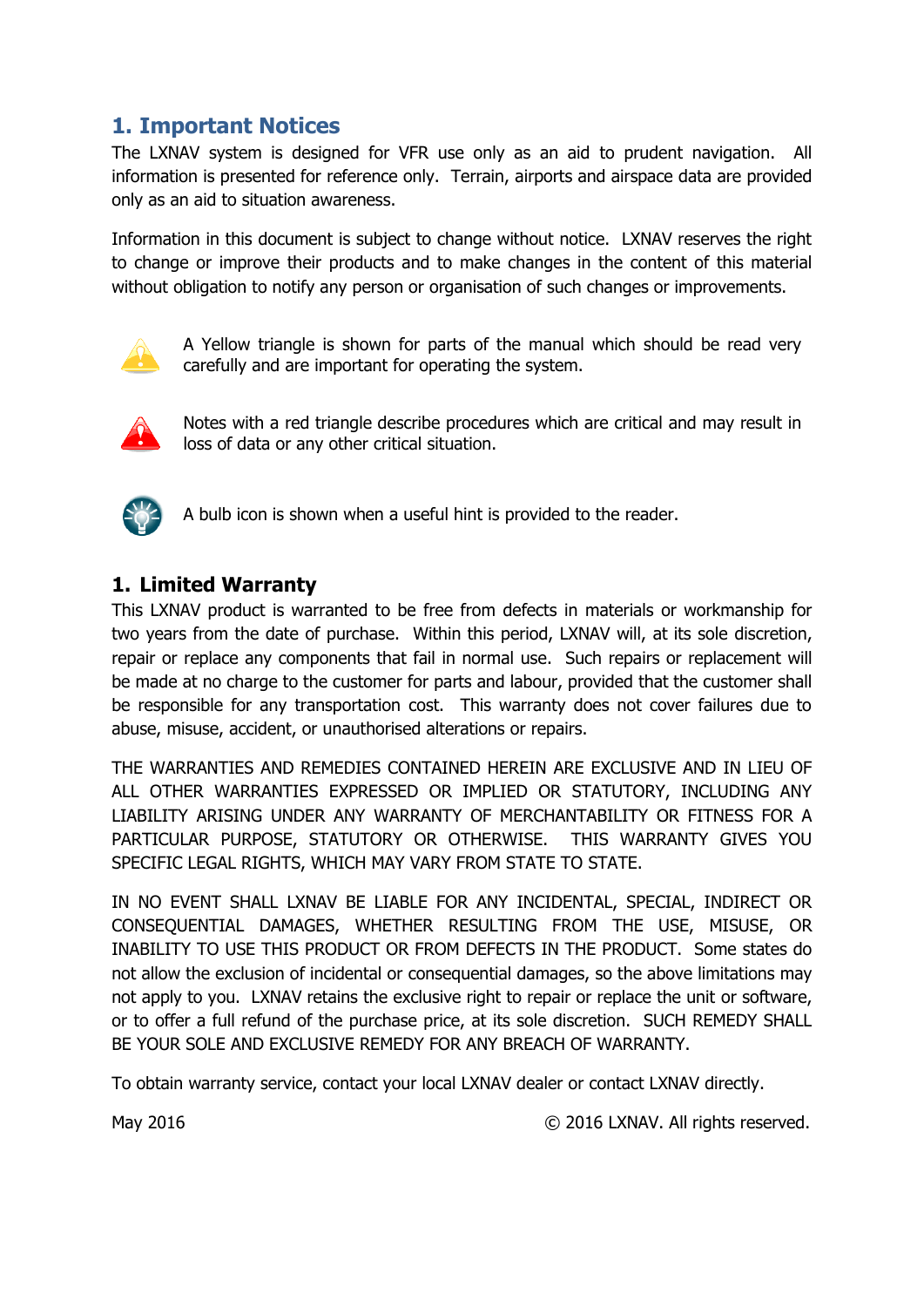# **2. Packing list**

- MOP BOX
- 3m RS485 extension cable (Male/Female)
- Installation manual



## **3. Fitting MOP**

- Install MOP in the pylon box if possible behind the JET exhaust (see image below)
- Connect MOP box to RS485 bus